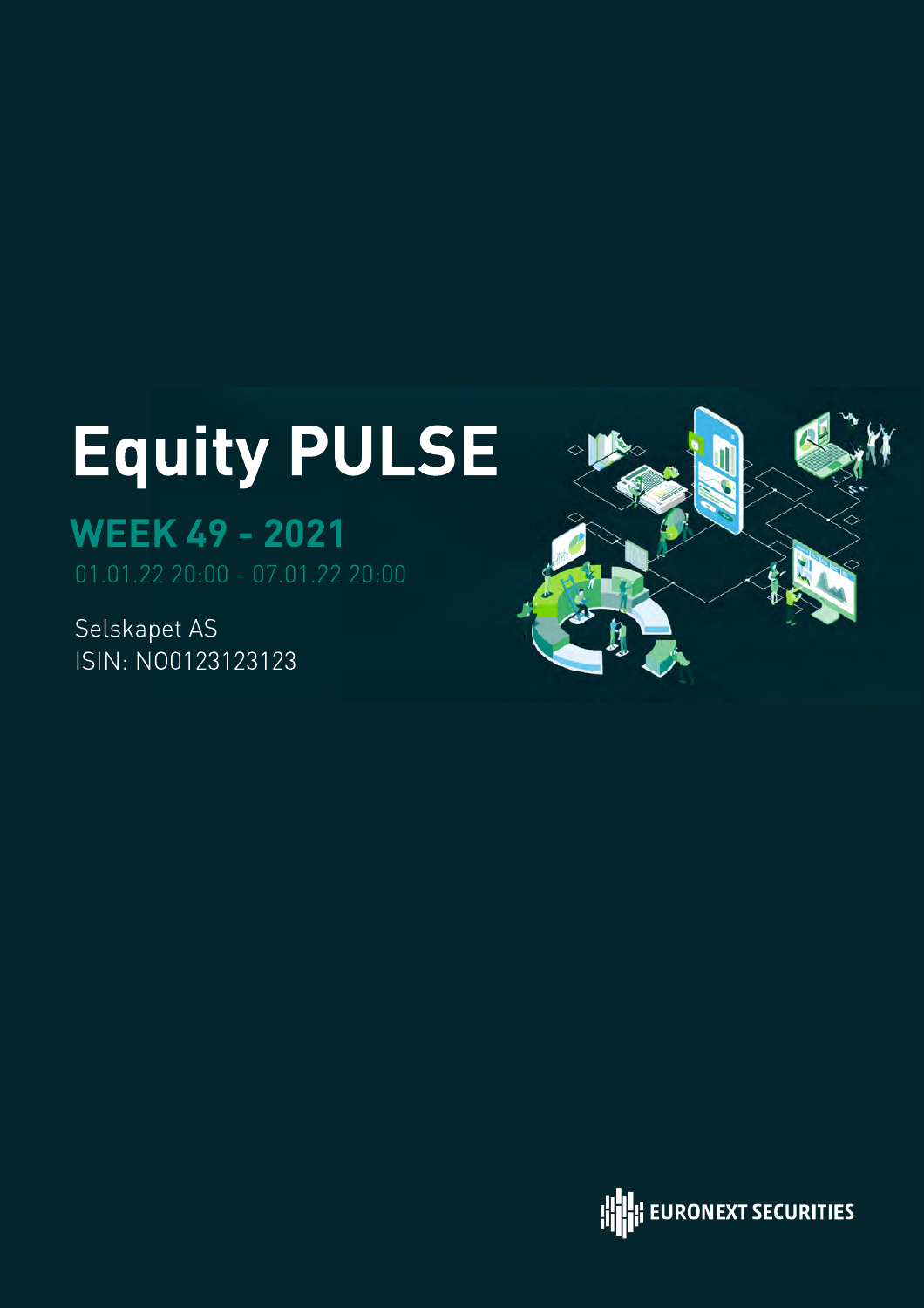### DEVELOPMENT For the last 13 weeks



#### Development share price



#### Development investor accounts



၉၄ 10 594 23.11%

 $0.90%$ 

Market share of investors in Euronext Securities Oslo

Number of unique investors Market share in Industry (GICS): Industrials

### 4.85% 2.51%

Market share of investors in Euronext Securities Oslo

91 092 Market value in MNOK

Market share at Oslo Børs

### WEEK 49 - 2021 DEVELOPMENT 01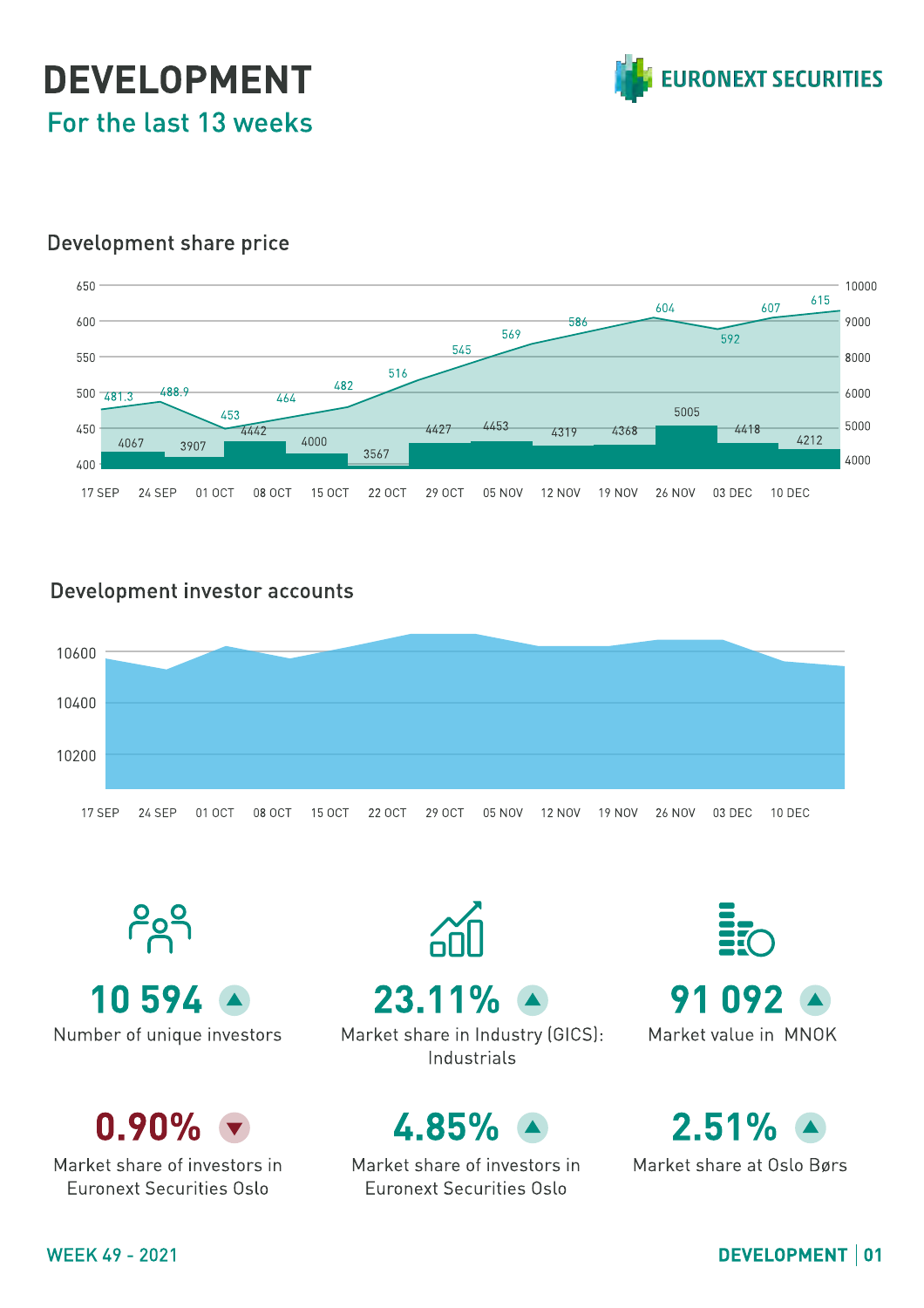### TOP SHAREHOLDERS



### Top 20 investors

| #              | <b>INVESTOR</b> | <b>ACCOUNT</b> | <b>NO. SHARES</b> | <b>CHANGE</b> |
|----------------|-----------------|----------------|-------------------|---------------|
| $\mathbf{1}$   | Investor A      |                | 31 200 000        |               |
| $\overline{2}$ | Investor B      |                | 12 111 531        | 197 119       |
| 3              | Investor C      | <b>NOM</b>     | 8 0 2 5 2 6 6     | 5 0 5 0       |
| 4              | Investor D      | <b>NOM</b>     | 6 190 435         | $-7871$       |
| 5              | Investor E      | <b>NOM</b>     | 5 621 441         | 100 000       |
| 6              | Investor F      | <b>NOM</b>     | 4754997           | $-2229$       |
| 7              | Investor G      | <b>NOM</b>     | 3596684           | 5 4 5 1       |
| 8              | Investor H      | <b>NOM</b>     | 3 281 631         | 1825324       |
| 9              | Investor I      | <b>NOM</b>     | 2 140 627         | 3 6 0 2       |
| 10             | Investor J      | <b>NOM</b>     | 1786928           | $-2204$       |
| 11             | Investor K      | <b>NOM</b>     | 1701322           | $-28872$      |
| 12             | Investor L      | <b>NOM</b>     | 1 460 737         | $-5448$       |
| 13             | Investor M      | <b>NOM</b>     | 1 459 393         | 637           |
| 14             | Investor N      | <b>NOM</b>     | 1 392 900         |               |
| 15             | Investor 0      | <b>NOM</b>     | 1 200 230         | 20 410        |
| 16             | Investor P      |                | 1 198 055         |               |
| 17             | Investor Q      | <b>NOM</b>     | 1 190 502         | ۰             |
| 18             | Investor R      | <b>NOM</b>     | 1 142 750         | 49 297        |
| 19             | Investor S      | <b>NOM</b>     | 1 103 505         | $-17242$      |
| 20             | Investor T      | <b>NOM</b>     | 1 044 832         | 10 460        |
|                |                 |                | 91 603 766        | 2 153 484     |





For a complete daily overview, try out our Shareholder Feed product.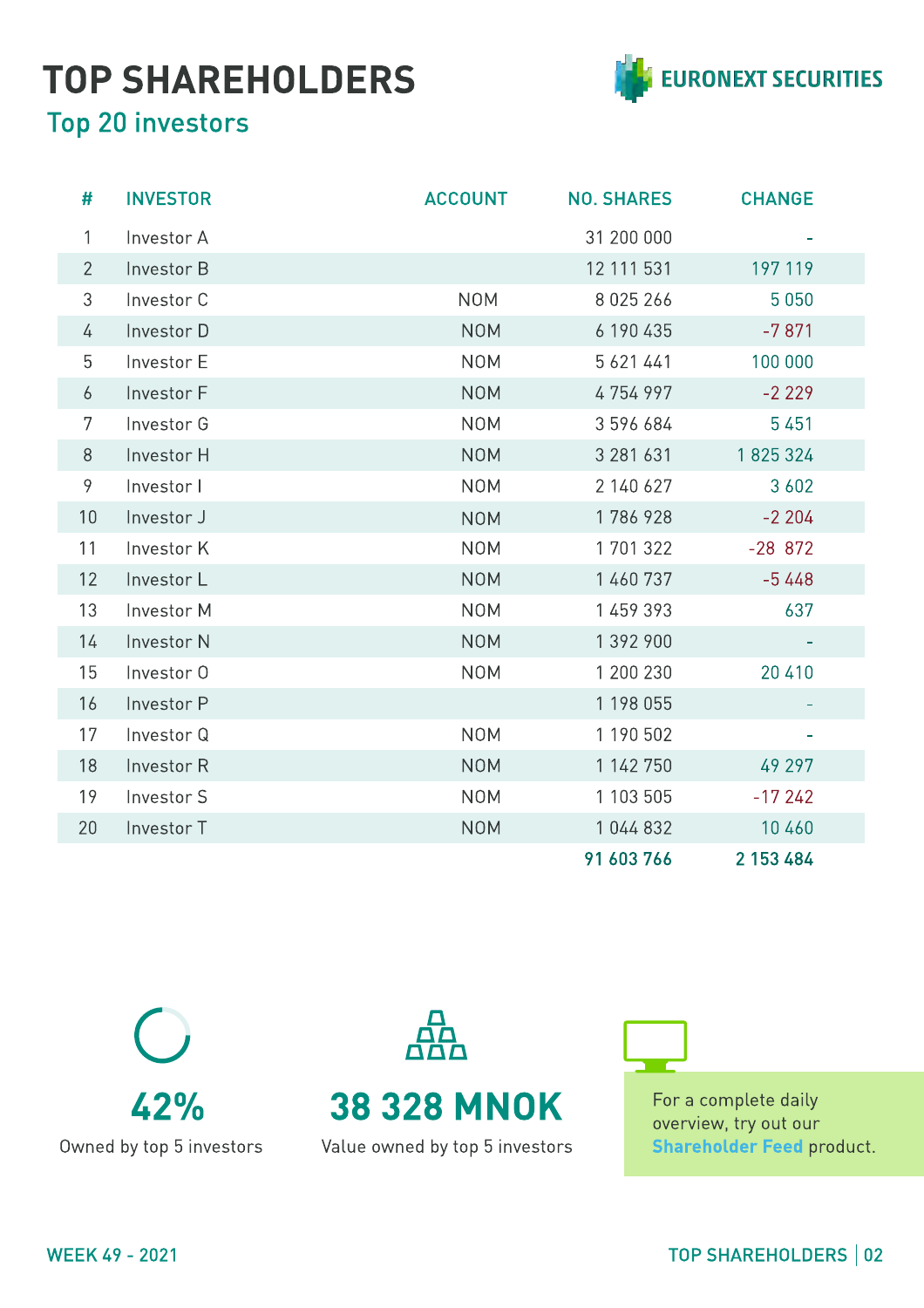## TOP CHANGES

### Top 10 positive and negative changes



| #              | <b>INVESTOR</b> | <b>ACCOUNT</b> | <b>NO. SHARES</b> | <b>CHANGE</b> |
|----------------|-----------------|----------------|-------------------|---------------|
| 1              | Investor A      | <b>NOM</b>     | 3 281 631         | 1825324       |
| $\overline{2}$ | Investor B      |                | 663 065           | 663065        |
| $\mathfrak{Z}$ | Investor C      | <b>NOM</b>     | 454 809           | 454 809       |
| 4              | Investor D      |                | 245 653           | 245 653       |
| 5              | Investor E      |                | 12 111 531        | 197 119       |
| 6              | Investor F      | <b>NOM</b>     | 108 585           | 108 585       |
| 7              | Investor G      | <b>NOM</b>     | 5 621 441         | 100 000       |
| $8\,$          | Investor H      | <b>NOM</b>     | 300 397           | 92 303        |
| 9              | Investor I      | <b>NOM</b>     | 214 472           | 88 133        |
| 10             | Investor J      |                | 87 118            | 87 118        |
|                |                 |                | 23 088 702        | 3862109       |
| 1              | Investor K      |                | 484 117           | $-484$ 117    |
| $\overline{2}$ | Investor L      | <b>NOM</b>     | 289 126           | $-275626$     |
| 3              | Investor M      |                | 865 969           | $-256260$     |
| 4              | Investor N      | <b>NOM</b>     | 149 810           | $-149810$     |
| 5              | Investor 0      |                | 665 134           | $-105265$     |
| 6              | Investor P      | <b>NOM</b>     | 76 888            | $-73388$      |
| 7              | Investor Q      | <b>NOM</b>     | 115 436           | $-72268$      |
| 8              | Investor R      | <b>NOM</b>     | 447 085           | $-42824$      |
| 9              | Investor S      | <b>NOM</b>     | 174 332           | $-41917$      |
| 10             | Investor T      | <b>NOM</b>     | 336 402           | $-35744$      |
|                |                 |                | 3 604 299         | $-1537219$    |



Change in number of shareholders from 03.12.2021



**-0,16%**  $\bullet$  **Get a more comprehensive** overview with our Top Changes product.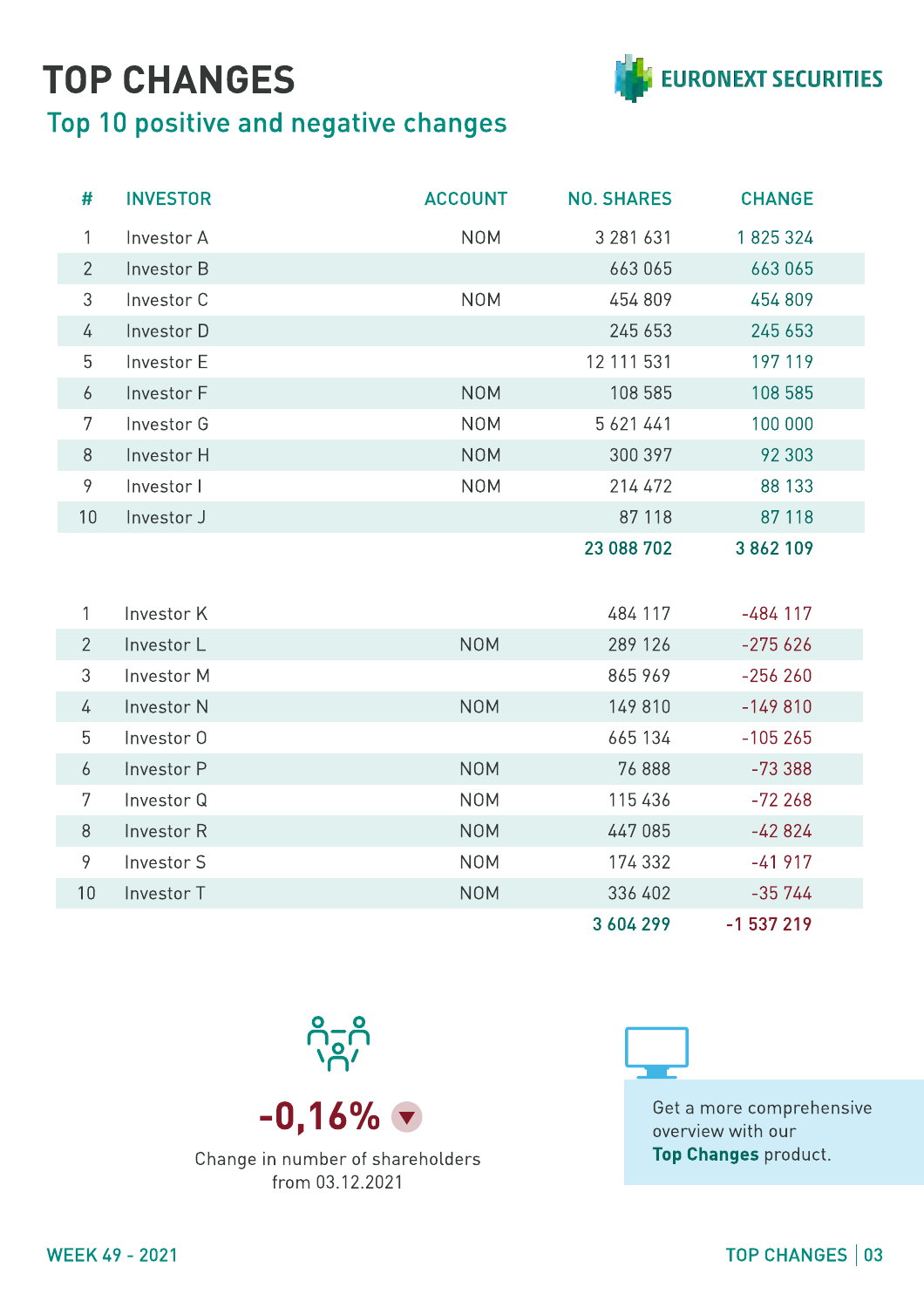### INVESTOR CONCENTRATION



For the last 13 weeks

### Type of investor



#### Distribution in age groups



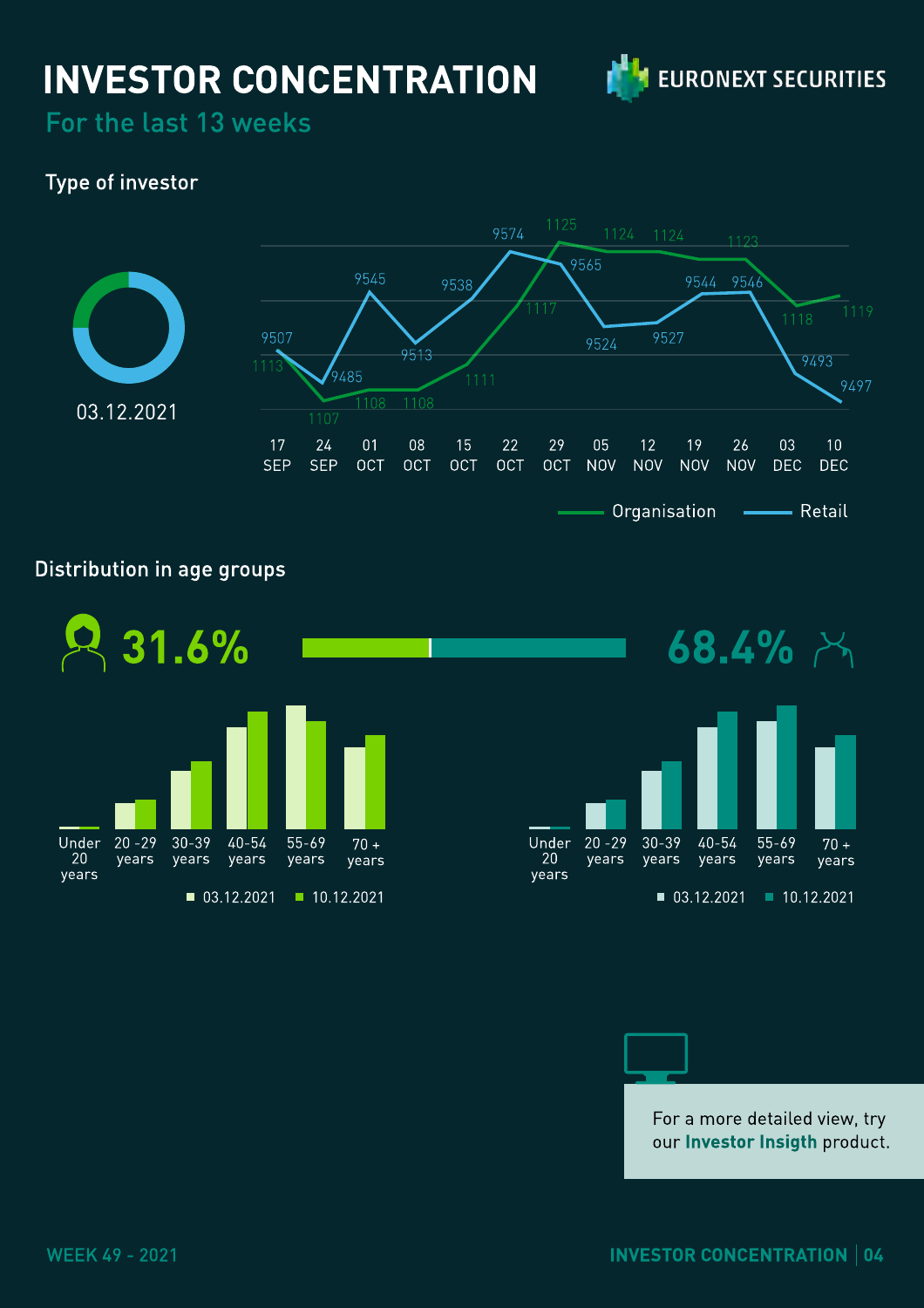### INVESTOR CONCENTRATION



For the last 13 weeks

#### New and ceased investors



#### Norwegian & foreign investors



Foreign **-** Norwegian  $\overline{\phantom{0}}$ 

### Top 5 Norwegian municipalities

| <b>Municipality</b> | <b>Current holdings</b> | <b>Change last week</b> |
|---------------------|-------------------------|-------------------------|
| <b>OSLO</b>         | 8 531 883               | 21 6 27                 |
| <b>VIKEN</b>        | 5 320 345               | 4520                    |
| <b>ROGALAND</b>     | 1427524                 | 29 26 1                 |
| <b>VESTLAND</b>     | 278 116                 | 9897                    |
| TRØNDELAG           | 169798                  | 263                     |